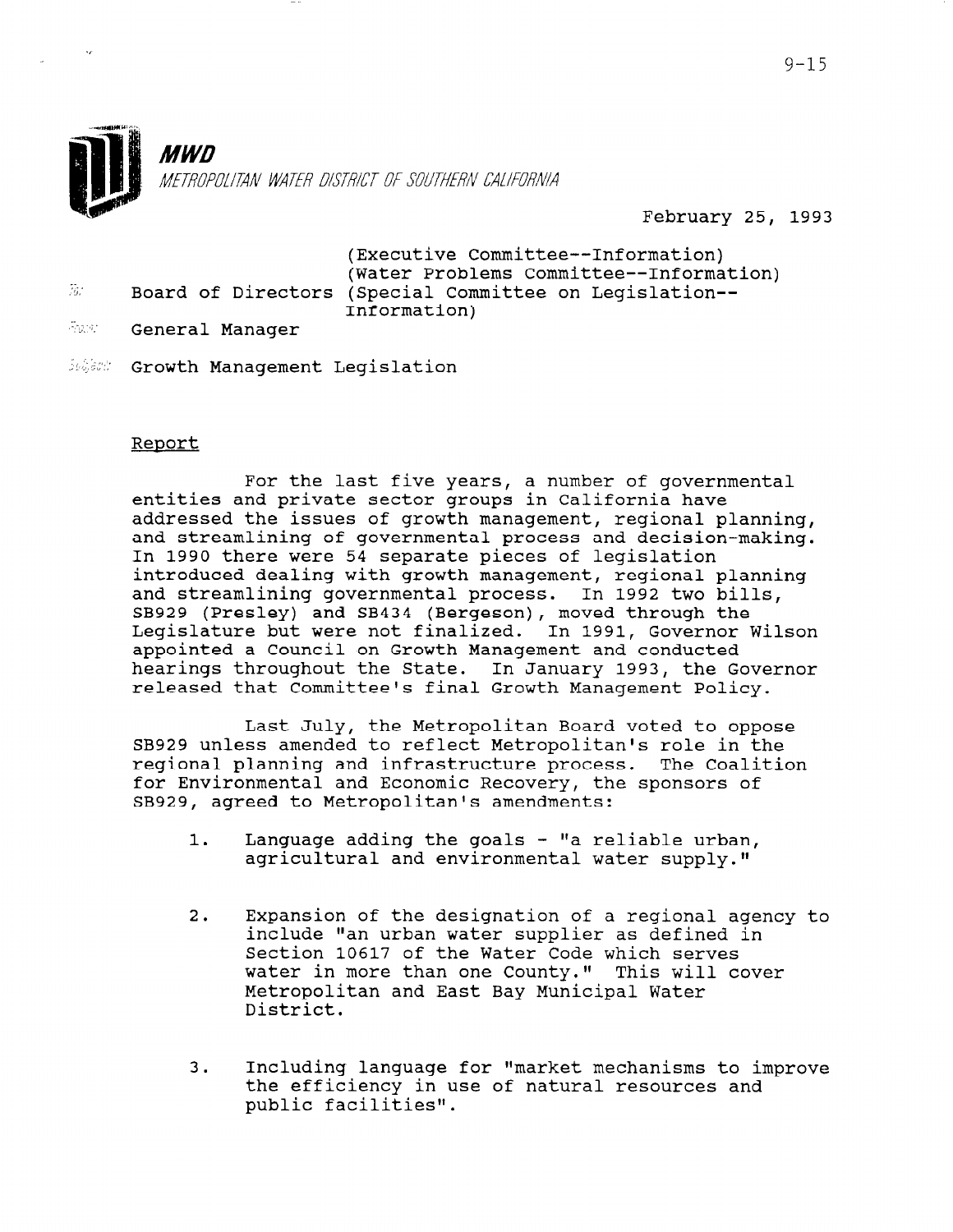Board of Directors -2- February 25, 1993

Metropolitan staff has continued to participate in the Coalition for Environmental and Economic Recovery as they have reevaluated SB929 and redesigned the bill for resubmission by Senator Presley in 1993. The Coalition continues to involve representatives of the environmental, business and ethnic community, Planning Association, and key legislative staff.

Senators Presley and Bergeson have indicated they will introduce legislation. The Coalition's proposal, consistent with the Board's recommendation last year, treats water purveyors as utilities who will provide service in coordination with local governments. Local governments would approve development projects consistent with a growth management strategy. At the regional level, Metropolitan's plan would be coordinated with the regional growth assessment as Metropolitan is currently doing.

The Governor's proposal calls for a long-range State water plan, consistent with Department of Water Resources planning and accepted recommendations of the Governor's Long-Range Water Policy Task Force to be integrated into the Integrated State Plan. It does not call for coordination or integration of planning by water agencies at either the regional or local level. It states the long-range State water strategy should "facilitate voluntary transfers with fully adequate protection for sending areas and third party impacts" and would require that water mechanisms "should be on terms and conditions as would further the State's growth guidelines." There is discussion of the formulation of State growth guidelines and incentives to encourage local jurisdictions to choose to undertake their share of growth efficiently. Localities that meet the guidelines would be eligible for a number of State programs and communities which do not adopt such guidelines and incentives would not receive them. Water Transfers are called out as one of the State programs.

## 1993 Leqislative Session

 $m_{\text{beam}}$  will be an administration and  $\sigma$  at least  $\sigma$ major legislator sponsored initiative to deal with the policy of the policy of the policy of the policy of the policy of the policy of the policy of the policy of the policy of the policy of the policy of the policy of the major regisiator sponsored initiative to deal with the polic manage growth and infrastructure prioritization and funding, including, including,  $\frac{1}{2}$ manage growth and infrastructure prioritization and funding, (2) integration of State and local planning including  $CEOA$ , (3) permit streamlining, and  $(4)$  reformed governmental structure to accomplish  $1-3$ .